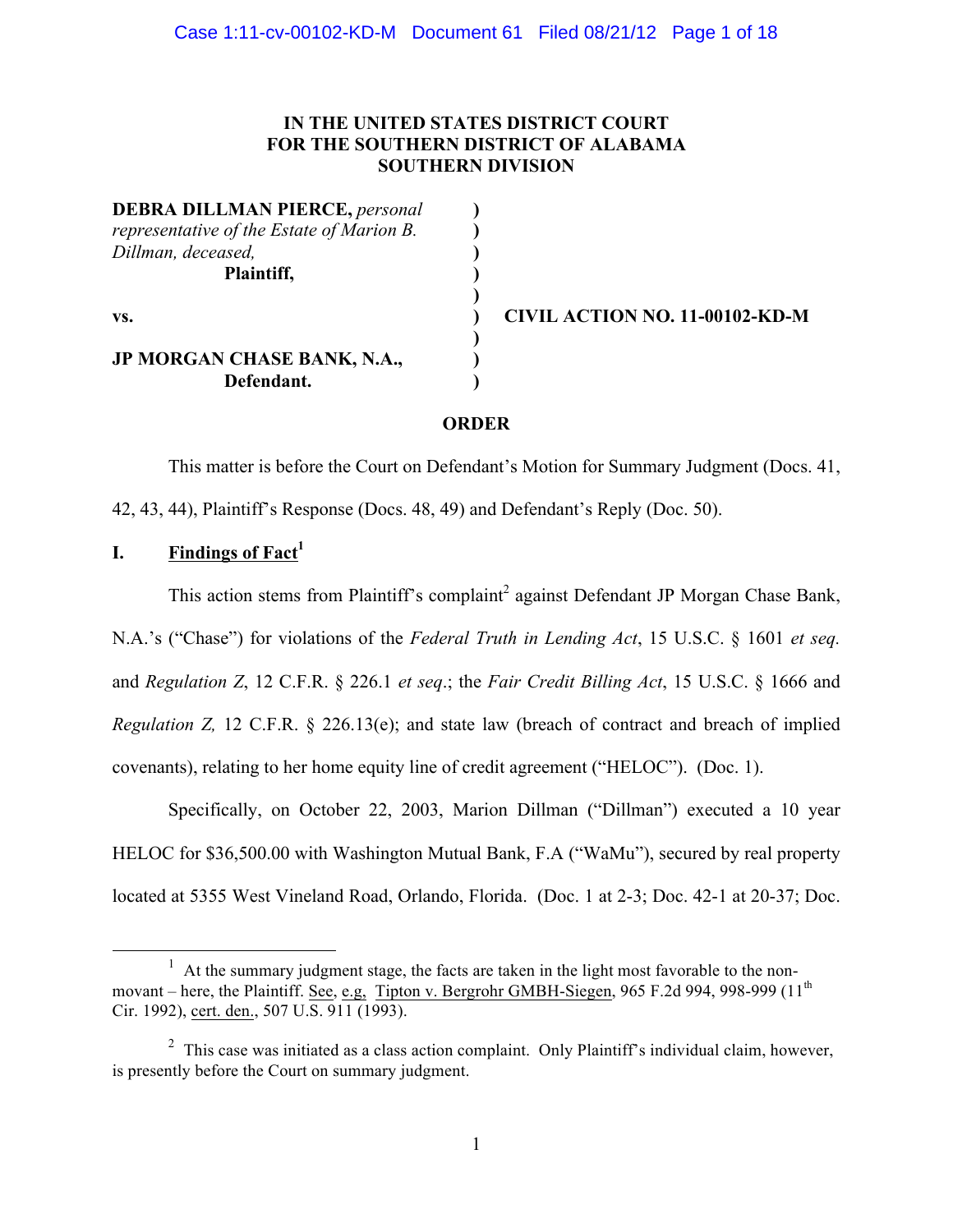#### Case 1:11-cv-00102-KD-M Document 61 Filed 08/21/12 Page 2 of 18

42-1 at 9 (Dep. Dillman at 64); Doc. 49 at 6, 7, 9 (Dep. Dillman at 21, 27, 29)).

The terms of the HELOC provide specific provisions with respect to the application of

finance charges, billing statements, payments and billing disputes, noting that finance charges

accrue daily:

**FINANCE CHARGES** on each advance accrue from the date we make the advance until the date the advance is paid in full. This means there is no free ride period which would allow you to avoid a **FINANCE CHARGE** on advances on your Credit Line. **FINANCE CHARGES** accumulate each day until the exact current payoff amount is received and posted to your Credit Line Account. The exact current payoff amount as of any day is the aggregate of all unpaid advances, plus all accrued and unpaid **FINANCE CHARGES** plus other amounts due hereunder, if any…

The periodic **FINANCE CHARGE** on your Credit Line for each billing period is a function of the Dally Periodic Rate (shown on your Periodic Statement as detailed below, the "Average Daily Balance" of your Credit Line Account (shown on your Periodic Statement) and the number of days in the billing period.

(a) The "Daily Balance" of your Credit Line Account for each day will be the Total Balance at the beginning of that day plus new advances and charges less all payments and credits received that day and less any over limit fees, late fees and unpaid **FINANCE CHARGES**. The "Total Balance" is all amounts due on the Credit Line Account.

(b) The "Average Daily Balance" is the sum of the Daily Balances of all days in the billing period divided by the number of days in the billing period.

(c) The Daily Periodic Rate may vary within a single billing period. If the Daily Periodic Rate does not vary during the billing period, the periodic **FINANCE CHARGE** for the billing period is the Average Daily Balance multiplied by the applicable Daily Periodic Rate multiplied by the number of days in the billing period. If there is more than one Daily Periodic Rate within a billing period, the **FINANCE CHARGE** for the billing period will be the sum of the **FINANCE CHARGES** computed by multiplying the Average Daily Balance by each Daily Period Rate and then multiplying that number by the number of days that the Dally Periodic Rate is in effect during that billing period.

\* \* \*

Periodic Statement. Each month your Credit Line Account has any balance owing or a credit balance, or each month in which a **FINANCE CHARGE** is imposed, we will mail to you a billing statement ("Periodic Statement") showing, among other things, all new transactions since the prior Periodic Statement closing date, the Periodic Statement closing date, the total amount you owe us as of the Periodic Statement closing date labeled "New Balance"), the **FINANCE CHARGES** other charges and **ANNUAL PERCENTAGE RATE** for the billing period covered by the Periodic Statement. The Periodic Statement may not be on a calendar month basis. We reserve the right to change the Periodic Statement closing date.

Payments….Your minimum monthly payment…will be equal to all accrued but unpaid **FINANCE CHARGES**, Late Fees and Other Fees and Charges.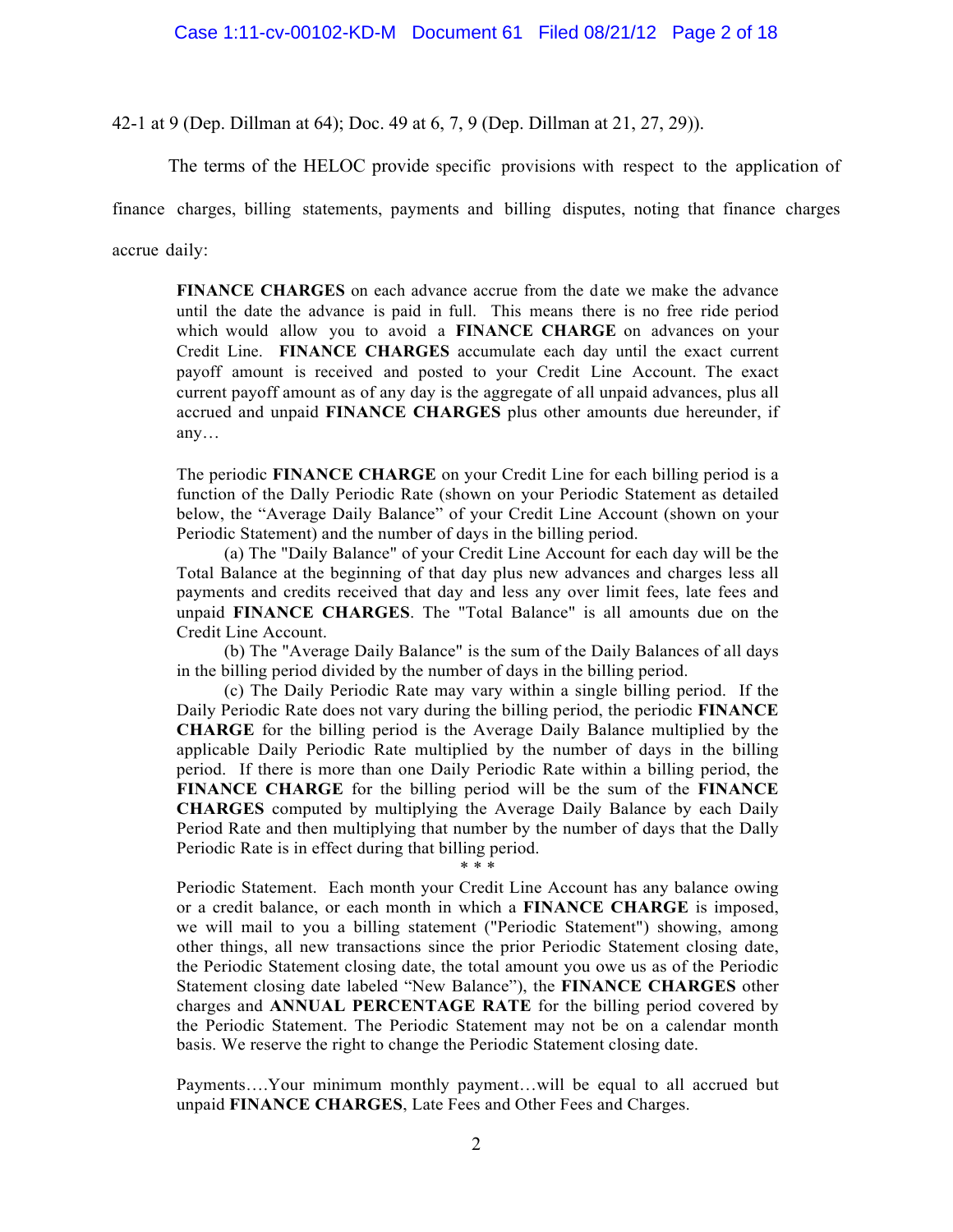You may pay more than the Minimum Payment due without penalty at any time….

…Payments received will be applied against your outstanding balance in the following order: to accrued but unpaid **FINANCE CHARGES,** then to late fees, then to other fees and charges, then to principal not yet due.

(Doc. 42-1 at 31-34); Doc. 49 at 8-9 (Dep. Dillman at 28-29).

On September 25, 2008, WaMu was placed into receivership of the Federal Deposit Insurance Corporation ("FDIC"); WaMu's portfolio included Dillman's HELOC. (Doc. 42-2 at 3 (Decltn. Walcutt)); Doc. 49 at  $64$ ).<sup>3</sup> Subsequently, Defendant JP Morgan Chase Bank, N.A. ("Chase") acquired WaMu's portfolio and began servicing Dillman's HELOC. (Id.; Doc. 42-2 at 26-69). Notably, on October 10, 2008 Chase informed Dillman that it was taking over the servicing of the HELOC *effective September 25, 2008*; the correspondence stated "[t]his assignment, sale or transfer of the servicing of the mortgage loan does not affect any term or condition of the mortgage documents, other than terms directly relating to the servicing of your loan." (Doc. 42-3 at 3-4 (10/10/08 Letter); Doc. 49 at 15 (Dep. Dillman at 49)). Chase informed Dillman that although it is the servicer of her loan effective September 25, 2008, and that her loan will be serviced by Chase under the Washington Mutual name "for now." (Doc. 42-3 at 3).

When Chase began servicing Dillman's HELOC in September 2008, it used the servicing system previously used by WaMu and issued billing statements to Dillman with WaMu (rather than Chase) on same until July 2009. (Doc. 42-1 at 38; Doc. 42-4 (Dep. Walcutt at 47); Doc. 42- 2 at 3 (Decltn. Walcutt); Doc. 42-5 (Dep. Krieger at 34-35)). Billing statements during this period confirms that Chase was processing Dillman's payments in the same manner WaMu had: any payment in excess of the minimum amount due was applied to principal.

 $\frac{1}{3}$  $3$  Linda Walcutt is a Senior Vice-President of Chase. (Doc. 42-2 at 1 (Decltn. Walcutt)).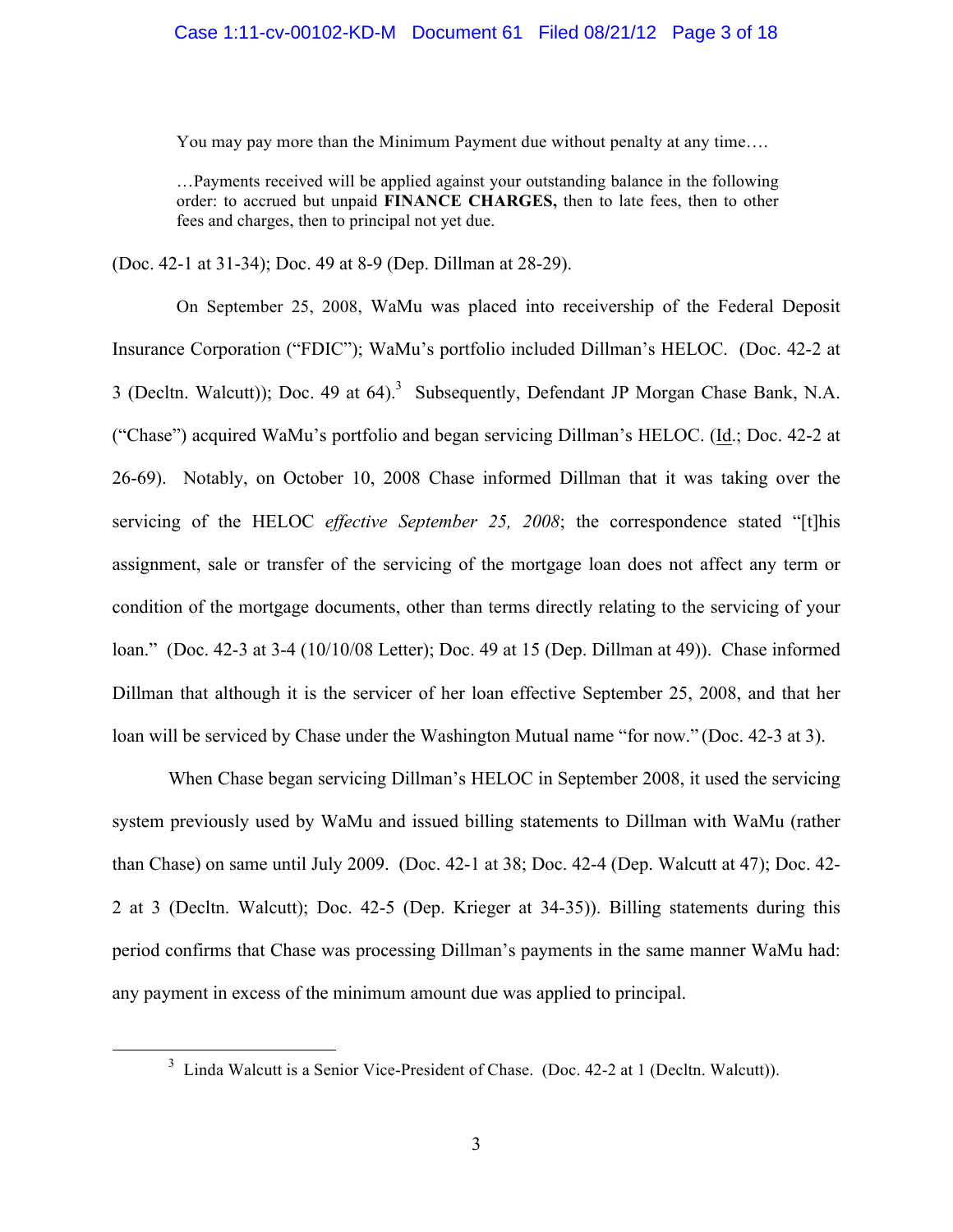#### Case 1:11-cv-00102-KD-M Document 61 Filed 08/21/12 Page 4 of 18

The first billing statement that Dillman received with Chase's name (only) was for the July 12, 2009-August 12, 2009 billing period. (Doc. 49 at 94; Doc. 49 at 17 (Dep. Dillman at 62); Doc. 49 at 41-42 (Dep. Walcutt at 46-47); Doc. 49 at 59-60 (Dep. Krieger at 45-46)). This Chase billing statement shows a minimum payment due of \$99.74 by September 6, 2009; the statement activity indicates Dillman had paid \$100.00 on August 6, 2009, that the entire \$100.00 was applied to interest and that she owed \$103.02 in interest for this new billing period. (Doc. 49 at 94). There is no indication in this statement that any amount was applied to principal. Dillman's handwritten notation on this statement indicates that she paid \$120.00 on September 3, 2009 (presumably for the July 12, 2009-August 12, 2009 billing statement) – thus \$20.26 more than the minimum due. On Chase's next billing statement for the period August 13, 2009- September 11, 2009, a minimum payment of \$76.57 was due by October 6, 2009; the statement activity appears to confirm Dillman's handwritten notation that she had paid \$120.00 on September 3, 2009 (for the prior billing period) of which \$96.83 was applied to interest accrued during that billing period. There is no indication that any amount was applied to principal. (Doc. 49 at 95; Doc. 49 at 41-42 (Dep. Walcutt at 46-47); Doc. 49 at 49 (Dep. Krieger at 55)). Dillman's handwritten notation on this billing statement indicates that she paid \$106.57 on October 6, 2009 for the August 13, 2009-September 11, 2009 bill – thus, \$30.00 more than the minimum due. (Doc. 49 at 95). There is no indication as to how that excess payment was applied as no records for same have been submitted.

On July 24, 2009, Chase converted Dillman's HELOC to its servicing system (the VLS system based on daily simple interest versus WaMu's ACLS system which was an average daily balance method). (Doc. 42-4 at 4-5, 10 (Dep. Walcutt at 23-24, 47); Doc. 42-5 at 3-4 (Dep. Krieger at 34-35); Doc. 42-2 at 3 (Decltn. Walcutt)). Under the VLS system, payments are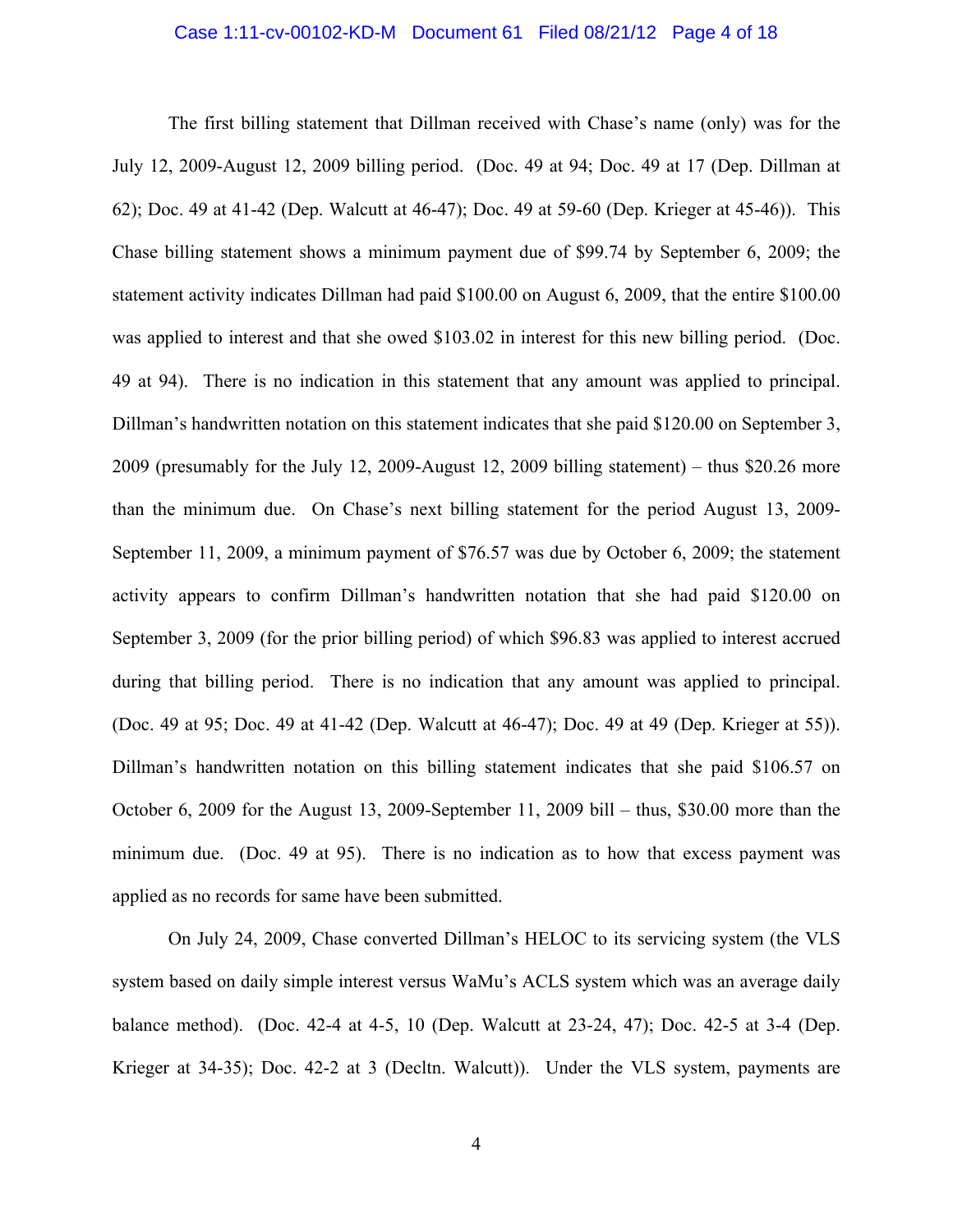#### Case 1:11-cv-00102-KD-M Document 61 Filed 08/21/12 Page 5 of 18

applied to accrued but unpaid finance charges as of the date a payment is received – which may be different than the accrued but unpaid finance charges reflected on a billing statement as finance charges accrue daily (*i.e*., includes accrued but not yet billed charges). According to Chase, Dillman is just required to make the minimum payment reflected on the billing statement, but if she makes a payment in excess of the minimum, the excess is applied first to all accrued finance charges. According to Chase's expert Krieger:

The basic issue is that the payments, while being applied in the same order, the amount of accrued financial charges that they were being applied to was different under the two systems, under the two methods….So in the first situation, payments were applied to accrued finance charges that were outstanding at the end of the previous billing. Where under the Chase system, the payments were applied to accrued finance charges from not only into that last billing period, but also periods of time up until the payment was actually applied.

(Doc. 49 at 46 (Dep. Krieger at 29)).

Because Chase does not "yield payments to principal" like WaMu, "the interest that was due on the Chase method is going to be slightly higher than the interest that will be due on the average daily balance method." (Doc. 49 (Dep. Saunders at 178)). More specifically, according to a Senior Vice-President at Chase who reviewed Dillman's HELOC and Chase's billing regarding same: "[a]ny finance charges paid by Dillman that accrued from the closing date of the billing statement through the date Chase received the payment were credited on the next billing statement so that finance charges on the next billing statement were less than they otherwise would have been if no monies were applied to additional accrued finance charges." (Doc. 42-2 at 3 (Decltn. Walcutt)).

In late Summer of 2009, Dillman noticed on her billing statement that Chase had started crediting her payments differently: Chase applied the portion of her payment which was in excess of the unpaid finance charges to interest rather than to principal. (Doc. 1 at 4 at ¶¶17-19; Doc. 49 at 18-23 (Dep. Dillman at 67-72); Doc. 42-1 at 11 (Dep. Dillman at 78)). On November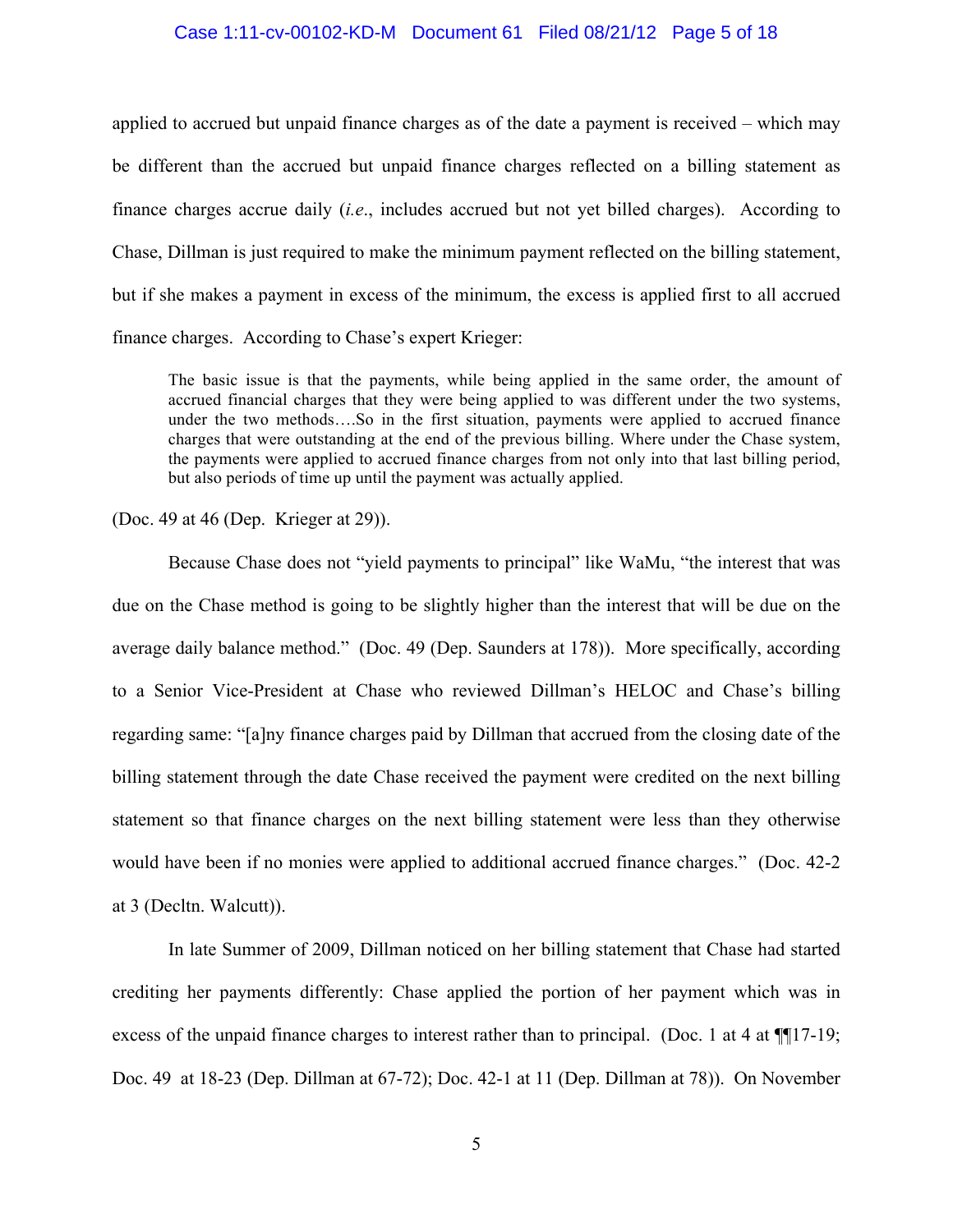#### Case 1:11-cv-00102-KD-M Document 61 Filed 08/21/12 Page 6 of 18

2, 2009, Dillman wrote Chase stating that her payments in excess of the minimum payments due were not being applied properly as they were "being held and applied to future finance charges" (interest) instead of to the principal. (Doc. 42-1 at 43); Doc. 49 at 18 (Dep. Dillman at 67)). Dillman requested that Chase credit the funds she submitted in excess of the minimum payment due to the principal "which in turn will decrease, even in small amounts, the interest charged." (Doc. 42-1 at 43).

On November 18, 2009, Chase responded to Dillman, explaining how it applies payments and notifying her as to how she can make principal-only payments. (Doc. 42-1 at 44; Doc. 42-1 at 11 (Dep. Dillman at 78)). In the letter, Chase explained that "[w]hen your regular monthly payment is received, it is applied in a manner that satisfies all outstanding accrued interest charges and other applicable fees first. Any remaining amount is then applied to your principal balance. Per your contract, you must pay any additional funds that you would like to be applied to principal only as a separate principal reduction payment." (Doc. 42-1 at 44; Doc. 42-1 at 11 (Dep. Dillman at 78); Doc. 42-2 at 4 (Decltn. Walcutt)). Chase also notified Dillman that she could make a "principal-only" payment using one of four methods: at a Chase branch; on-line at www.chase.com; or by mail to the address provided. (Doc. 42-1 at 44; Doc. 42-1 at 13 (Dep. Dillman at 81)).

Dillman never made "principal-only" payments to Chase through any of these 4 methods. (Doc. 42-1 at 10, 13 (Dep. Dillman at 65, 81)). Instead, Dillman made payments on her HELOC on-line, through her credit union McCoy Federal Credit Union. (Doc. 42-1 at 9 (Dep. Dillman at 64); Doc. 49 (Dep. Dillman at 81)). Relevant to the claims raised in this case, in February, March and April 2010, Dillman attempted to make three (3) "principal-only" payments to Chase Home Finance from her credit union's online banking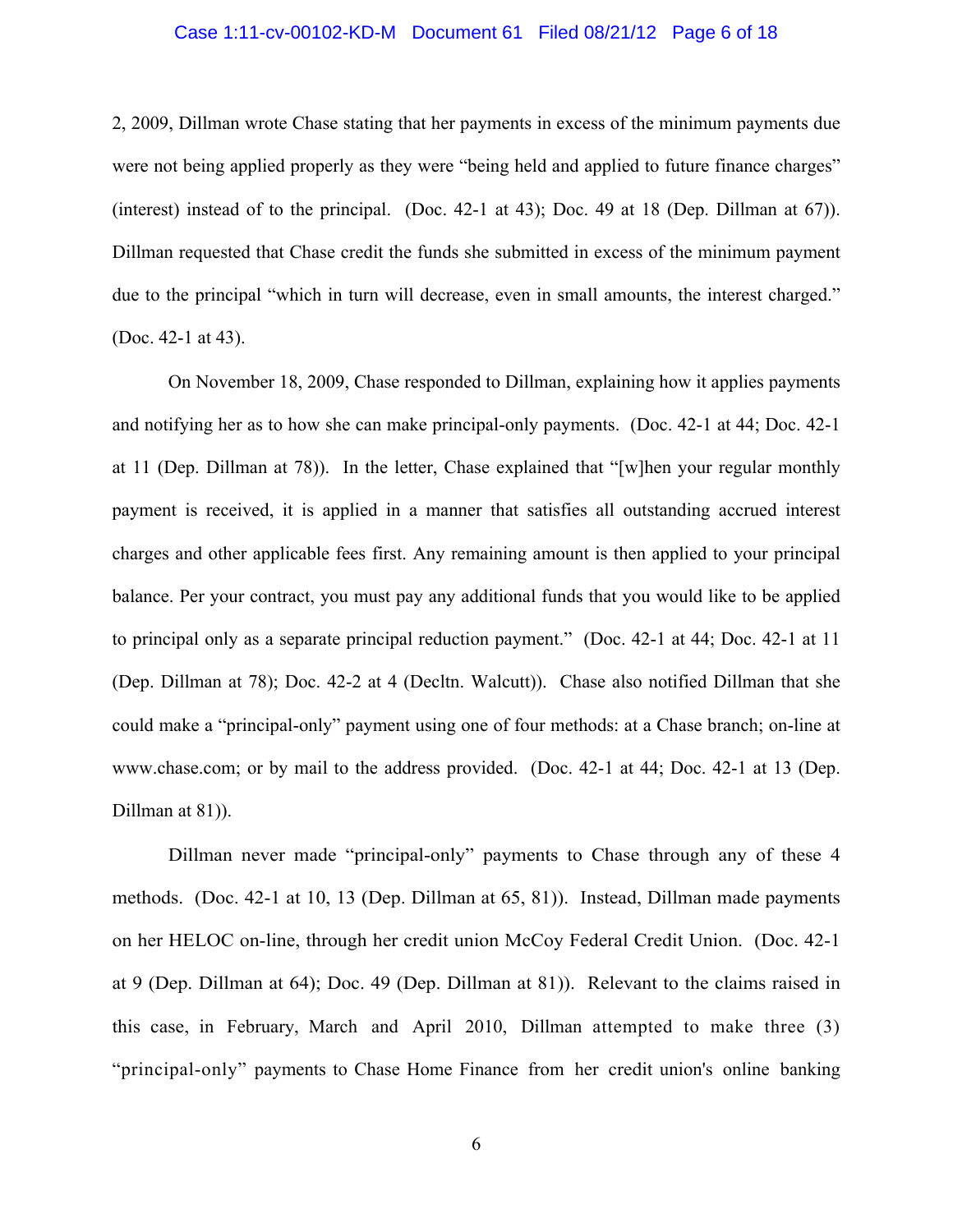#### Case 1:11-cv-00102-KD-M Document 61 Filed 08/21/12 Page 7 of 18

website (via electronic transfer) with the word "principal" in capital letters on the payment. However, Chase did not apply those payments to the principal. (Doc. 42-1 at 13-15 (Dep. Dillman at 81-83); Doc. 42-1 at 45). Chase's payment processing department does not receive any special notations made by a borrower in connection with on-line payments made from a website outside of www.chase.com, such as through Dillman's credit union's on-line payments. (Doc. 42-2 at 4 (Decltn. Walcutt)).

On March 1, 2010, Dillman wrote Chase asserting that the bank was still not applying her excess payments (above the minimum due) to the principal but instead was holding the excess to be applied to future interest computed days after her payment, and referenced her online "principal-only" payments through her credit union. (Doc. 42-1 at 49). On March 23, 2010, Chase responded in writing to Dillman and told her: "[p]er your contract, you must pay any additional funds toward additional principal as a separate principal reduction payment[,]" and then instructed her as to how she could make principal-only payments (providing her with a separate address for same and instructing her that she could "indicate on her payment coupon or check, the amount that should be applied as additional principal[]"). (Doc. 42-1 at 50; Doc. 1 at 5 at  $\P21$ ; Doc. 42-1 at 16 (Dep. Dillman at 99); Doc. 42-3 at 11). Chase added that "[y]ou may also set up an automatic debit of a principal only payment from a checking or savings account." (Doc. 42-1 at 50). Chase noted that "[w]hen your regular monthly payment is received, it is applied in a manner that satisfies the total amount of accrued interest on your account and other applicable fees first. Any remaining amount is then applied to your principal balance." (Doc. 42-1 at 50).

Chase's "VLS Amortization Schedule" for the period of July 23, 2009-August 26, 2011 indicates that Chase applied Dillman's excess payments to the principal on three (3) occasions

7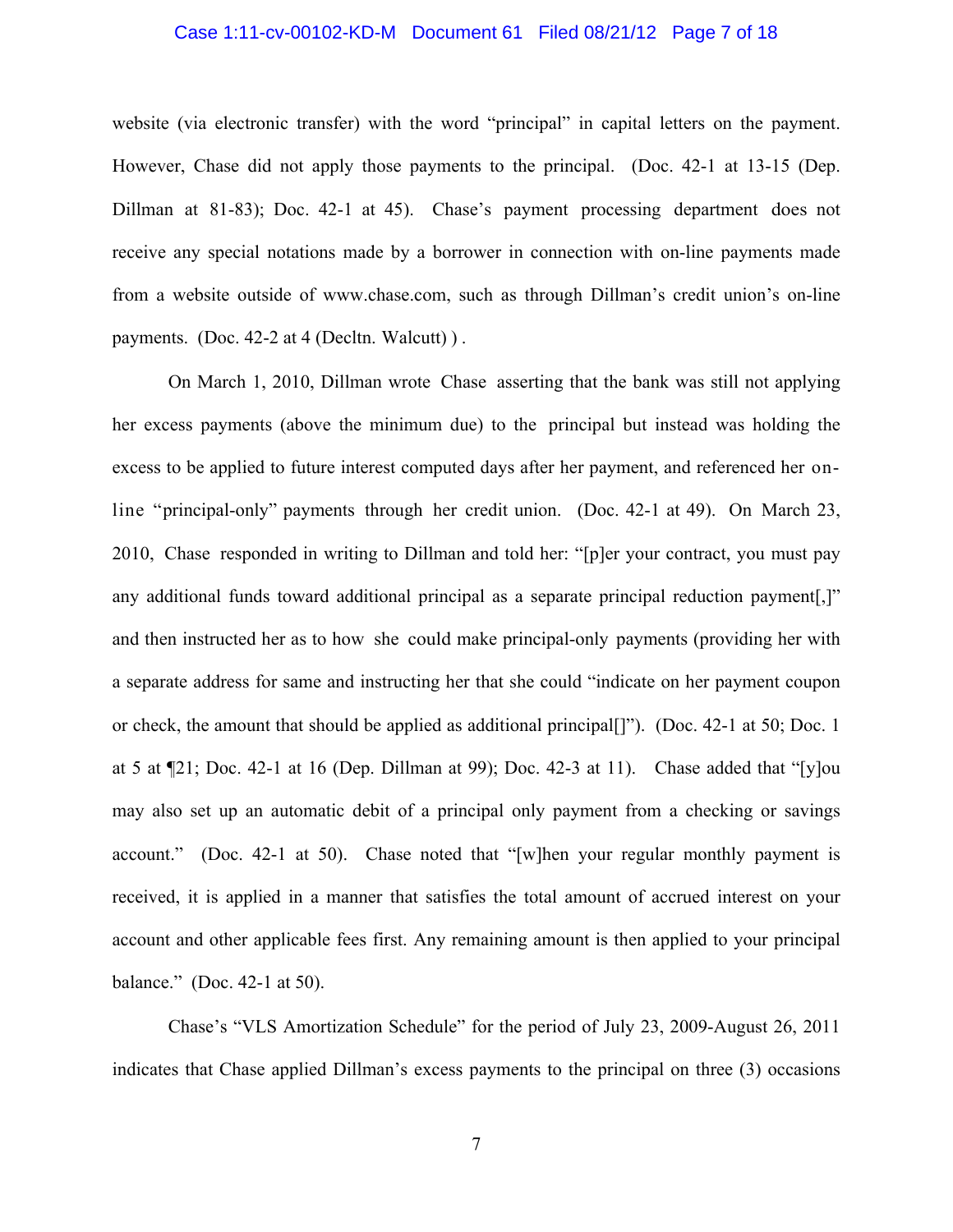(\$.62 on 2/5/10, \$25.95 on 4/6/10 and \$23.03 on 5/6/10). (Doc. 42-3 at 17-30). Chase asserts,

and Dillman has not refuted, that it never applied payments to unaccrued finance charges. (Doc.

42-2).

# **II. Conclusions of Law**

"The court shall grant summary judgment if the movant shows that there is no genuine

dispute as to any material fact and the movant is entitled to judgment as a matter of law." FED.

R. CIV. P. 56(a) (Dec. 2010). The recently amended Rule 56(c) provides as follows:

*(1) Supporting Factual Positions.* A party asserting that a fact cannot be or is genuinely disputed must support the assertion by:

**(A)** citing to particular parts of materials in the record, including depositions, documents, electronically stored information, affidavits or declarations, stipulations (including those made for purposes of the motion only), admissions, interrogatory answers, or other materials; or

**(B)** showing that the materials cited do not establish the absence or presence of a genuine dispute, or that an adverse party cannot produce admissible evidence to support the fact.

*(2) Objection That a Fact Is Not Supported by Admissible Evidence.* A party may object that the material cited to support or dispute a fact cannot be presented in a form that would be admissible in evidence.

*(3) Materials Not Cited.* The court need consider only the cited materials, but it may consider other materials in the record.

*(4) Affidavits or Declarations.* An affidavit or declaration used to support or oppose a motion must be made on personal knowledge, set out facts that would be admissible in evidence, and show that the affiant or declarant is competent to testify on the matters stated.

FED.R.CIV.P. Rule 56(c) (Dec. 2010). Defendant, as the party seeking summary judgment, bears

the "initial responsibility of informing the district court of the basis for its motion, and

identifying those portions of 'the pleadings, depositions, answers to interrogatories, and admissions on file, together with the affidavits, if any,' which it believes demonstrate the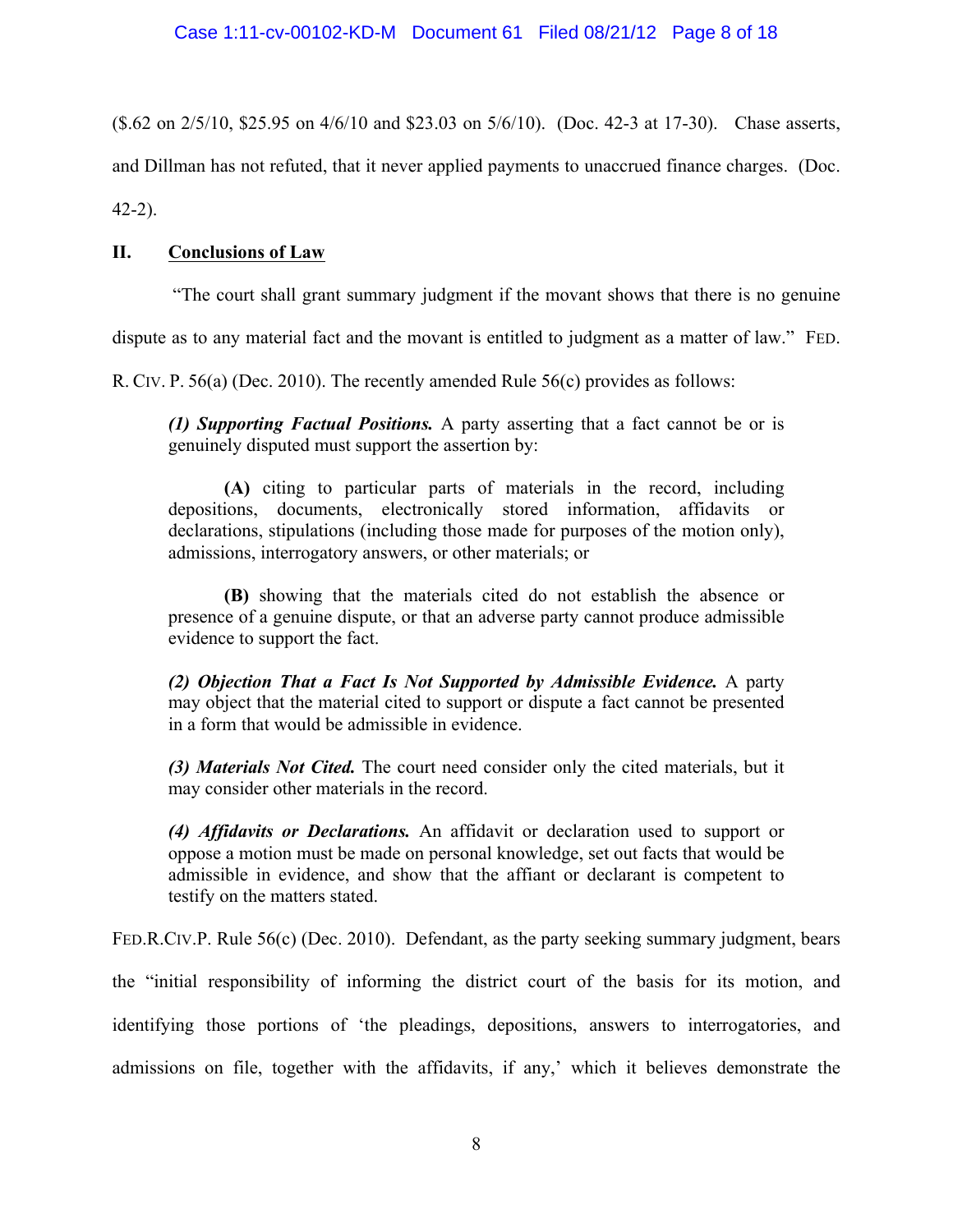#### Case 1:11-cv-00102-KD-M Document 61 Filed 08/21/12 Page 9 of 18

absence of a genuine issue of material fact." Clark v. Coats & Clark, Inc., 929 F.2d 604, 608  $(11<sup>th</sup> Cir. 1991)$ . (quoting Celotex Corp. v. Catrett, 477 U.S. 317, 323 (1986)). If the nonmoving party fails to make "a sufficient showing on an essential element of her case with respect to which she has the burden of proof," the moving party is entitled to summary judgment. Celotex, 477 U.S. at 323. "In reviewing whether the nonmoving party has met its burden, the court must stop short of weighing the evidence and making credibility determinations of the truth of the matter. Instead, the evidence of the non-movant is to be believed, and all justifiable inferences are to be drawn in his favor." Tipton v. Bergrohr GMBH-Siegen, 965 F.2d 994, 998-999 (11<sup>th</sup> Cir. 1992), cert. den., 507 U.S. 911 (1993) (internal citations and quotations omitted).

## **A. Count I: Fair Credit Billing Act: 15 U.S.C. § 1666/12 C.F.R. § 226.13(e)**

Dillman alleges that Chase violated her rights under the *Fair Credit Billing Act* ("FCBA"),<sup>4</sup> 15 U.S.C. § 1666-1666j, because Chase failed to conduct a reasonable investigation of her billing error dispute and/or to correct the billing error dispute. (Doc. 1 at 6 at ¶29). To succeed on this claim, Dillman must establish 1) the existence of a billing error; 2) timely notification of the billing error to Chase; and 3) failure of Chase to comply with the procedural requirements of Section 1666. See, e.g., Cunningham v. Bank One, 487 F. Supp. 2d 1189, 1191-1192 (W.D. Wash. 2007).

The FCBA's Section 1666 procedural requirements provide that if proper notice of a billing error is provided by the borrower, the creditor must: 1) send a written acknowledgment of the notice within 30 days; 2) investigate the matter; and 3) *either* correct

 $\overline{4}$ <sup>4</sup> Added as Part D of the *Truth in Lending Act* ("TILA"). The FCBA is enforced by TILA, 15 U.S.C. §§ 1601–1677, and implemented by *Regulation Z*, 12 C.F.R. §§ 226.1–226.36. See Esquibal v. Chase Manhattan Bank, N.A., 487 F. Supp. 2d 818, 825 (S.D. Tex. 2007); Rigby v. FIA Card Services, N.A., Slip Copy, 2011 WL 6669052, \*2 at n.1 (S.D. Ala. Nov. 21, 2011).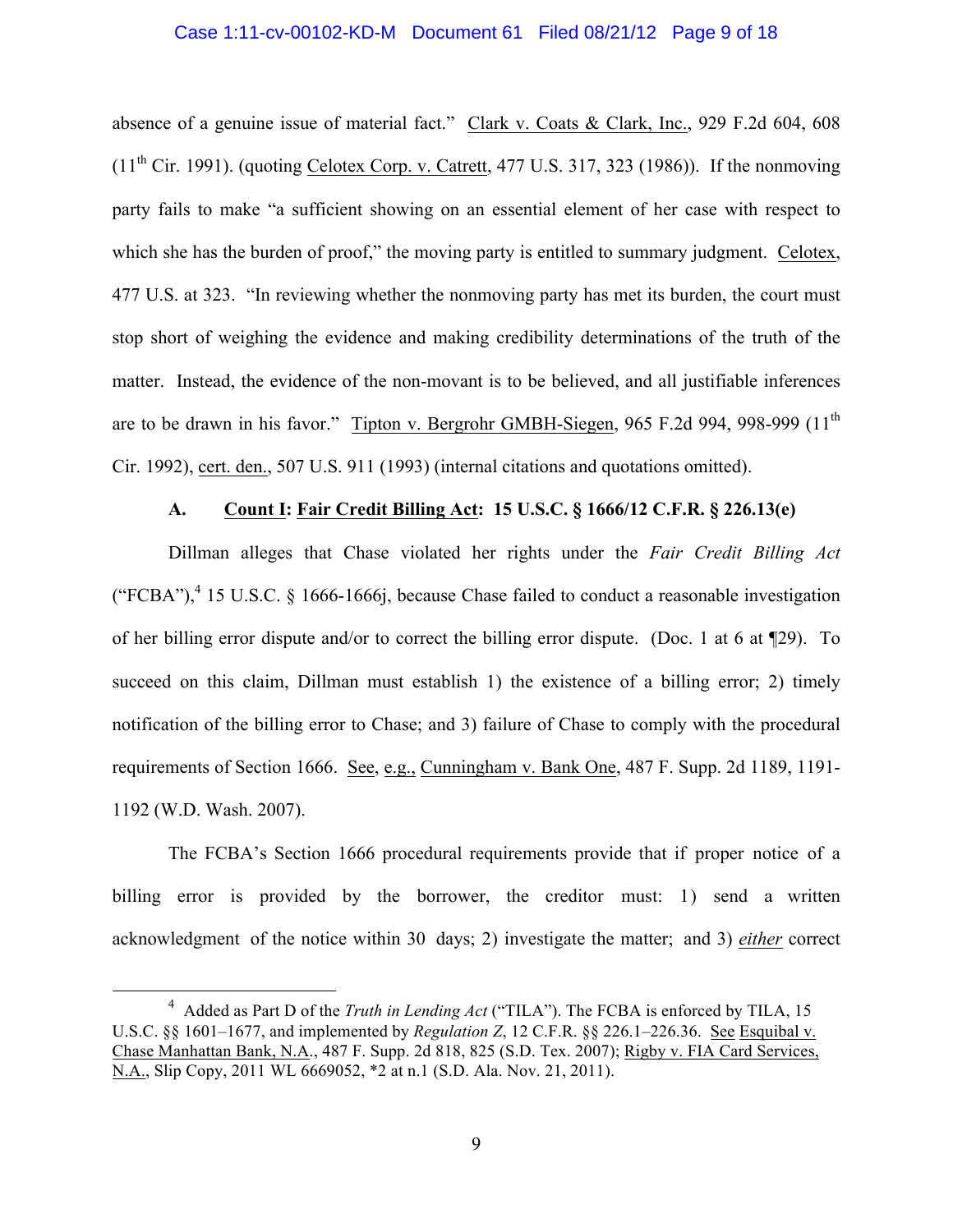#### Case 1:11-cv-00102-KD-M Document 61 Filed 08/21/12 Page 10 of 18

the debtor's account *or* give a written explanation of the disputed billing error within 90 days. See 15 U.S.C. § 1666(a); Esquibel v. Chase Manhattan Bank, N.A.*,* 487 F. Supp. 2d 818, 825 (S.D. Tex. 2007); Garner v. MBNA American Bank, N.A., 2006 WL 2354939, \*5 (N.D. Tex. Aug. 14, 2006).

At the outset, Chase contends that Dillman did not comply with the FCBA's "billing error" notice requirements.<sup>5</sup> For summary judgment purposes – and taking Dillman's facts in the lights most favorable to her -- the Court assumes that Dillman satisfied the notice requirements and that a billing error existed.<sup>6</sup> Nevertheless, even assuming such, Chase contends that Dillman's claim fails because Chase complied with the FCBA procedural requirements relating to conducting a reasonable investigation and providing Dillman with a written explanation.

Dillman first contends that Chase failed to reasonably investigate her billing error dispute. Under Regulation  $Z \S 226.13(f)$ , a "reasonable investigation" is required by the creditor when a creditor determines that no billing error occurred or that a different billing error occurred from that asserted. The evidence Chase has submitted regarding any investigation it conducted

 $<sup>5</sup>$  Under the FCBA, a borrower must provide written notice within 60 days after the creditor</sup> transmits an account statement that: "(1) sets forth or otherwise enables the creditor to identify the name and account number (if any) of the obligor, (2) indicates the obligor's belief that the statement contains a billing error and the amount of such billing error, and (3) sets forth the reasons for the obligor's belief (to the extent applicable) that the statement contains a billing error." 15 U.S.C. § 1666(a).

 $6\,$  The Court is unwilling to say as a matter of law that Dillman's written notice failed to satisfy the FCBA regarding its notice requirements and/or that a billing error existed. Dillman is not required to specifically identify a particular billing error but rather only to set forth the reasons she believes – *to the extent applicable*– that there is a billing error (and such includes a consumer's request for clarification). The same "to the extent applicable" language is set forth in *Regulation Z*, § 226.13. See, e.g., Burnstein v. Saks Fifth Ave. & Co., 208 F. Supp. 2d 765, 775 (E.D. Mich. 2002) (providing that both the FCBA and Regulation Z "contemplate that a consumer may not possess all of the information necessary to precisely identify the extent of a claimed billing error. The regulation provides that the requisite written notice from the consumer must, '[t]o the extent possible, indicate…the consumer's belief and the reasons for the belief that a billing error exists, and the type, date, and amount of the error.")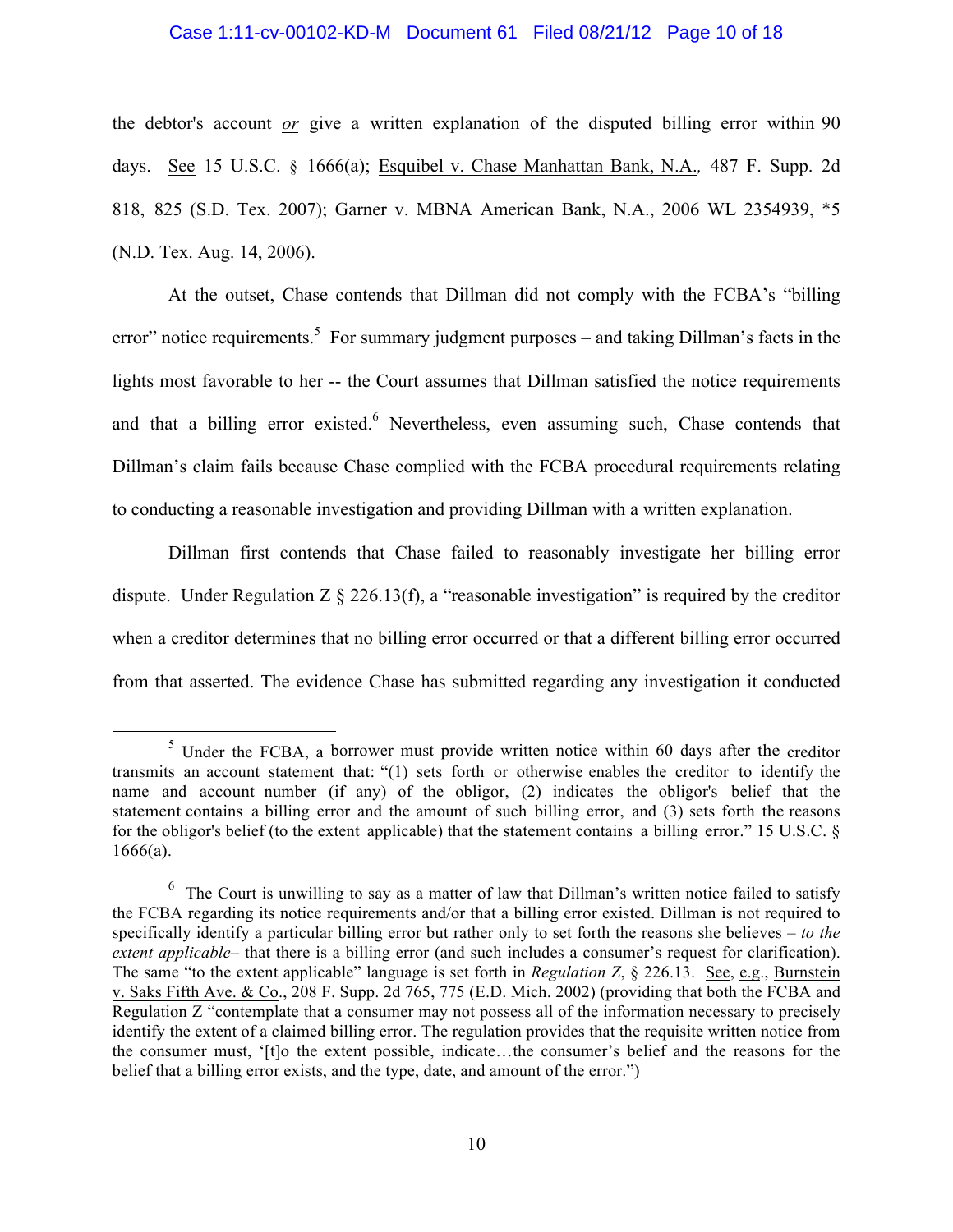#### Case 1:11-cv-00102-KD-M Document 61 Filed 08/21/12 Page 11 of 18

consists of the written explanatory letters to Dillman, in response to her billing error notices. On summary judgment, Chase asserts that "[t]he letter demonstrates that Chase investigated her allegations by reviewing her records, including her HELOC agreement." (Doc. 42 at 12). While Chase's two (2) separate written explanations letters do not specifically state that an investigation was conducted, Chase relies on the phrase "per your contract" (referencing Dillman's HELOC) in same. This reference, and Chase's reliance on same, suggests that Chase reviewed Dillman's HELOC (conducted some form of investigation) and from that review concluded that "you must pay any additional funds that you would like to be applied only as a separate principal-reduction payment." As set forth in Burnstein v. Saks Fifth Ave. & Co., 208 F. Supp. 2d 765, 775 (E.D. Mich. 2002): "[t]he creditor need only make a reasonable attempt to construe the consumer's complaint, investigate the claim so construed, and report back to the consumer within 90 days as to the merit of this apparent claim. There is, in other words, no penalty for "wrong guesses" made in good faith; the federal statute establishes only the procedural framework for dispute resolution, and does not concern itself with the substantive outcome of this process." Dillman suggests that because Chase's interpretation of the HELOC is incorrect, the investigation was not reasonable. Even assuming Chase was wrong, under the circumstances of this case, the Court finds that there is insufficient evidence from which a reasonable jury could find that Chase failed to comply with the statute's procedural requirement (*i.e*., that Chase failed to make a reasonable attempt to investigate her claim).

Additionally, Dillman contends that Chase failed to correct the billing error. The record reveals that Chase responded in writing to Dillman's first billing error notice (the November 2009 letter), both acknowledging her letter and explaining why it believed that its application of payments was correct. Chase also informed Dillman of four (4) ways that she could make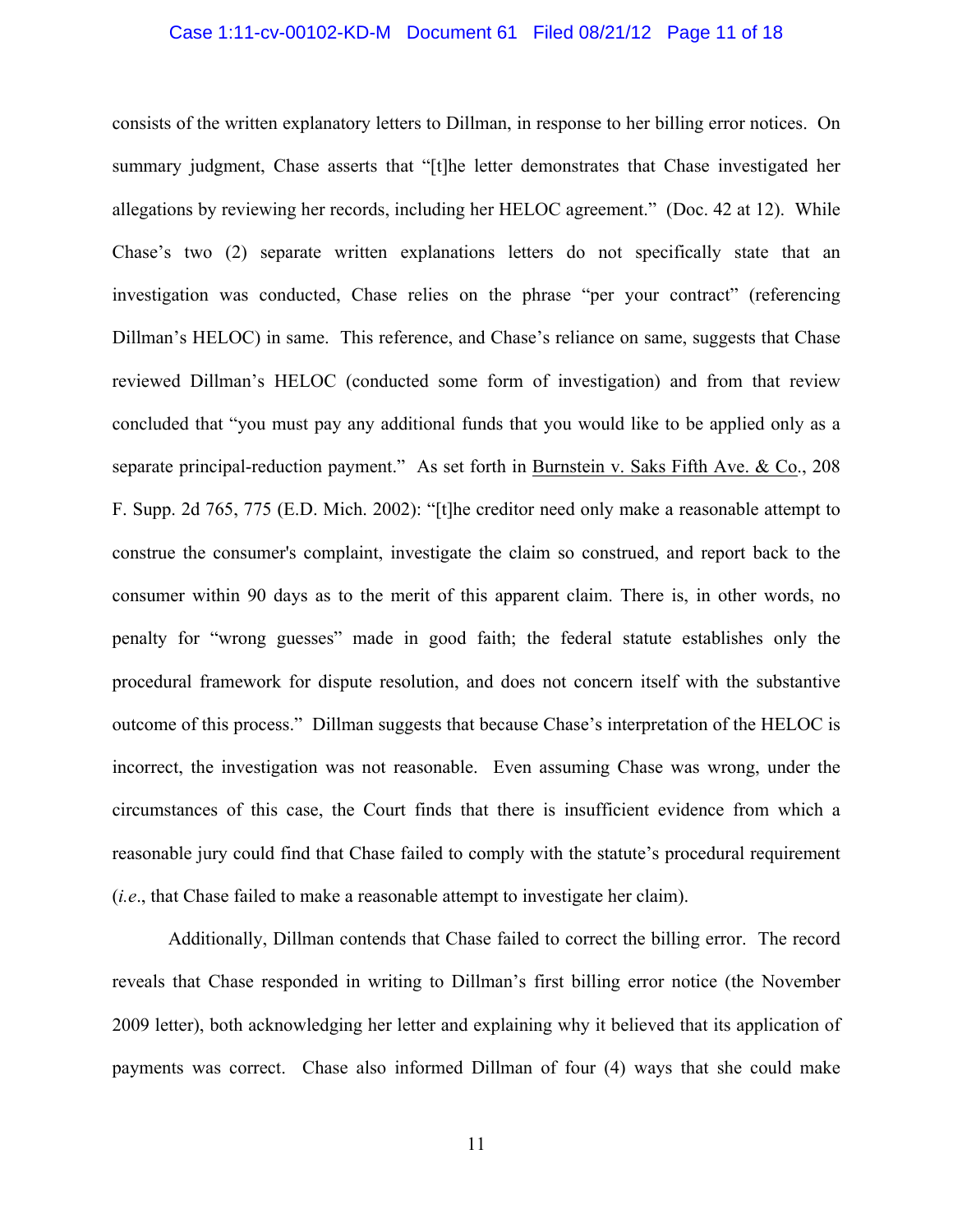#### Case 1:11-cv-00102-KD-M Document 61 Filed 08/21/12 Page 12 of 18

principal-only payments "to avoid any portion of monies in excess of the minimum payment being applied to additional accrued finance charges." (Id. at 13). Chase also responded to Dillman's second billing error notice (the March 2010 letter), explaining why it believed its application of her payments was correct, noting that her payments are applied pursuant to the HELOC agreement, and again informing her how to make principal-only payments. Chase is not required to correct alleged billing errors as Dillman asserts. Rather, Chase is required to *either* provide Dillman with a written explanation *or* correct her account; here, Chase opted to provide a written explanation, and did so twice. See, e.g., Am. Exp. Co. v. Koerner, 452 U.S. 233, 234- 237 (1981) (noting that the statute "imposes two separate obligations upon the creditors…must send a written acknowledgement that it has received the notice. And…must investigate the matter and either make appropriate corrections…or send a written explanation of its belief that the original statement…was correct[]"). As such, Chase had no further obligation to *also* correct any alleged billing error under 15 U.S.C.  $\S$  1666(a)(3)(B). Thus, Dillman's "obligation to correct" assertion lacks merit.

Moreover, to the extent Dillman relies upon *Regulation Z* § 226.13(e) to assert that Chase was required to correct the billing error (Doc. 48 at 15), and because it did not do so it has violated Section 226.13(e), Dillman's assertion is incorrect. Section 226.13(e) provides that a creditor is required to correct the billing error "[*i]f* a creditor determines that a billing error occurred as asserted…" (emphasis added). As noted *supra*, Chase disputes that any billing error occurred as asserted by Dillman and thus, Chase made no such determination to prompt a correction.

Accordingly, Chase's motion for summary judgment as to Count I is **GRANTED.**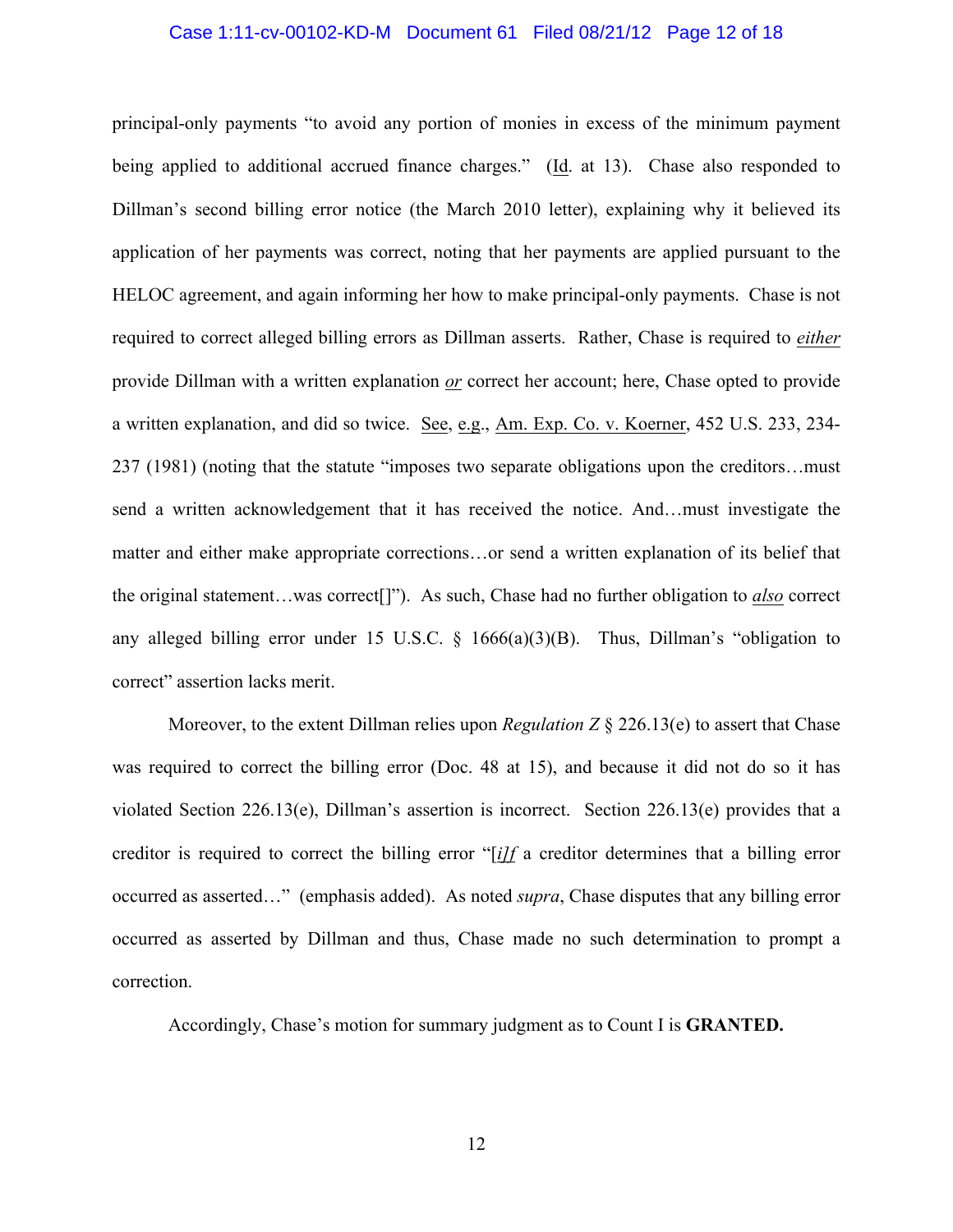#### **B. Count II: Truth in Lending Act: 15 U.S.C. § 1647(c)/12 C.F.R. § 226.5b(f)(3)**

Dillman alleges that Chase violated her rights under the *Truth in Lending Act* ("TILA") and *Regulation*  $Z$  – specifically Sections 1647(c) and 226.5b(f)(3) – by misapplying her payments and unilaterally changing the terms of the HELOC which resulted in "increased price of credit in the form of additional interest."(Doc. 1 at 6 at ¶¶32-35). Dillman contends that Chase unilaterally changed how her payments in excess of the minimum due were applied – applying any excess to accrued but not yet billed finance charges versus to the principal after the billed finance charges were paid.

Chase contends that it applied Dillman's excess payments properly: "[w]hile finance charges accrue daily, Dillman is not required to pay, as part of her minimum payment, accrued but unpaid finance charges that have not yet been billed to her. If, however, Dillman voluntarily pays amounts above the minimum payments, those amounts apply first to outstanding accrued but unpaid finance charges regardless of whether the accrued finance charges are reflected on the billing statement." (Doc. 42 at 14).

TILA and Regulation Z prohibit creditors such as Chase from unilaterally changing material terms of an open end consumer credit plan, 15 U.S.C.  $\S$  1647(c)(1), except under certain circumstances under  $\S 1647(c)(2)$  (*e.g.*, a reasonable belief in an inability to repay, a significant decline in the property's value securing a HELOC, "any change that will benefit the consumer," etc.). Specifically, TILA's Section 1647(c) provides that "[n]o open end consumer credit plan under which extensions of credit are secured by a consumer's principal dwelling may contain a provision which permits a creditor to change unilaterally any term required to be disclosed under section 1637a(a) of this title or any other term, except a change in insignificant terms such as the address of the creditor for billing purposes." 15 U.S.C.  $\S$  1647(c)(1). Section 226.5b(f)(3) of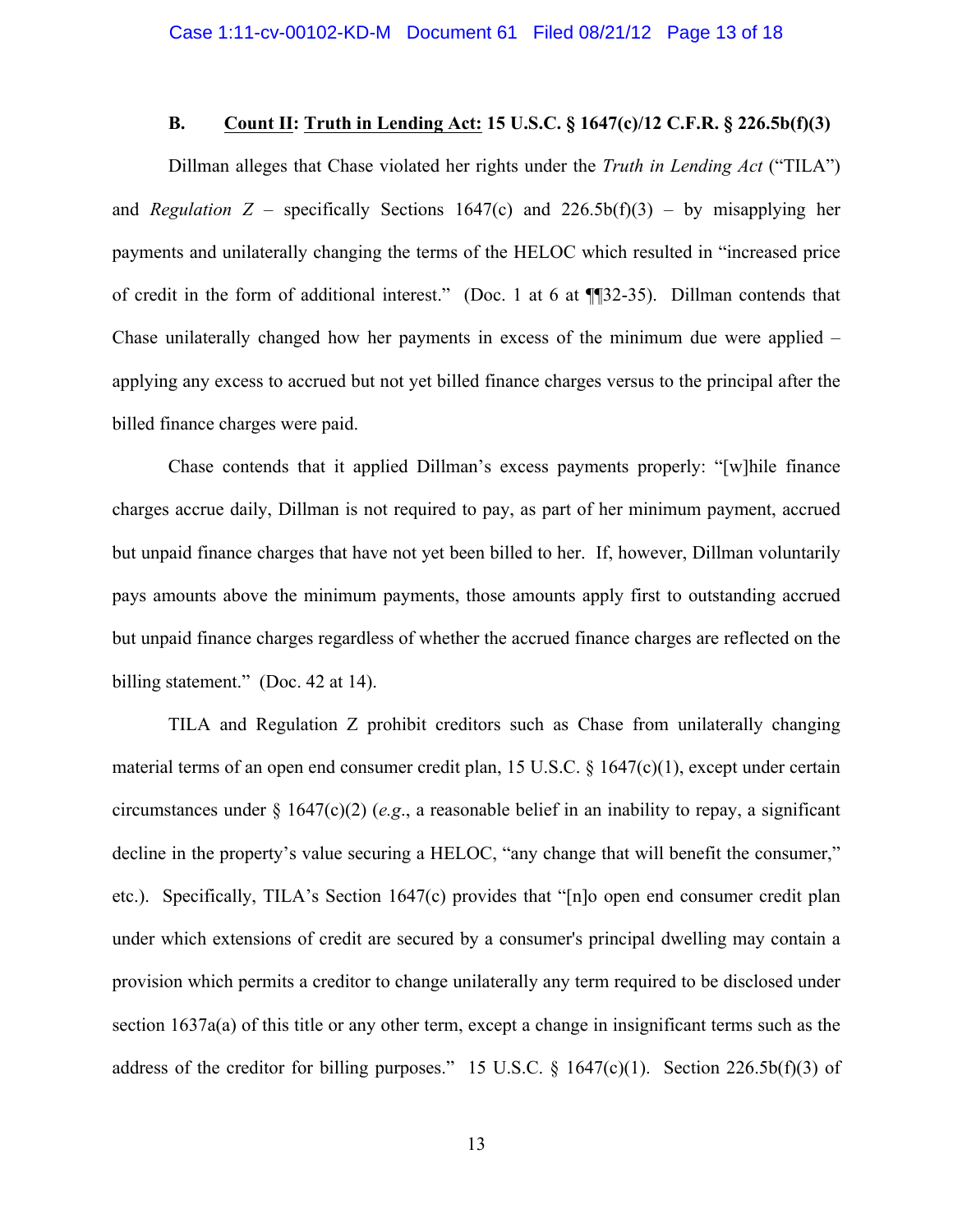#### Case 1:11-cv-00102-KD-M Document 61 Filed 08/21/12 Page 14 of 18

*Regulation Z* provides in relevant part, that no creditor may, by contract or otherwise, change any

term, except:

(i) Provide in the initial agreement that it may prohibit additional extensions of credit or reduce the credit limit during any period in which the maximum annual percentage rate is reached. A creditor also may provide in the initial agreement that specified changes will occur if a specified event takes place (for example, that the annual percentage rate will increase a specified amount if the consumer leaves the creditor's employment). …

(iii) Make a specified change if the consumer specifically agrees to it in writing at that time.

(iv) Make a change that will unequivocally benefit the consumer throughout the remainder of the plan.

(v) Make an insignificant change to terms. …

Dillman alleges that Chase violated Sections 1647(c) and 226.5b(f)(3) because it applied her excess payments (after first applying them to billed finance charges) to accrued but not yet billed finance charges instead of applying it to principal. Dillman argues that this method of application resulted in a material change to the HELOC as an "increased price to credit in the form of additional interest." Dillman also argues that this does not "unequivocally benefit the consumer throughout the remainder of the plan" but instead results in higher costs to her."

The HELOC provides that payments will be applied against Dillman's "outstanding balance" and first to accrued but unpaid finance charges. ("Payments received will be applied against your outstanding balance in the following order: to accrued but unpaid **FINANCE CHARGES,** then to late fees, then to other fees and charges, then to principal not yet due.") This provision is not ambiguous. This provision does not become ambiguous simply because WaMu applied the payment in a different manner. The HELOC does not provide that her payments will be applied against her outstanding balance as indicated on her billing statement (*i.e*., the HELOC does not make a distinction between finance charges billed versus those accrued but not yet billed). Additionally, the HELOC provides that finance charges accrue daily so the outstanding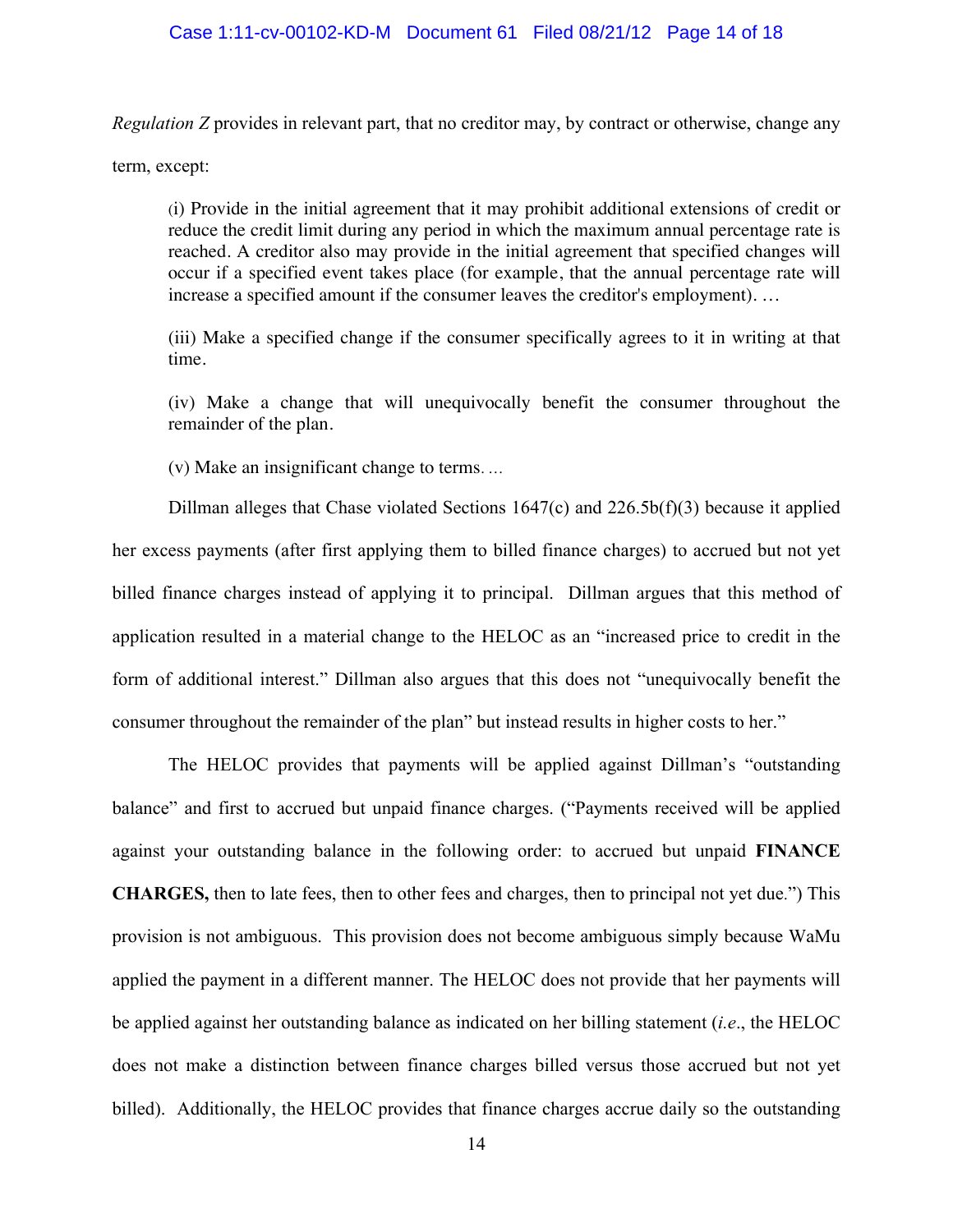#### Case 1:11-cv-00102-KD-M Document 61 Filed 08/21/12 Page 15 of 18

balance necessarily changes on a daily basis  $-i.e.,$  the HELOC contemplates a running daily balance on the account.

Moreover, any finance charges paid that accrued from the closing date of the billing statement through the date Chase received the payment were credited on the next billing statement so that finance charges on the next billing statement were less than they otherwise would have been if no monies were applied to additional accrued finance charges. (Doc. 42-2 at 3 (Decltn. Walcutt)).

Dillman's reliance on the HELOC's description of Periodic Statements to support a contrary finding is not persuasive; it does not change the clear terms of how payments received will be applied. Accordingly, Dillman cannot prevail on the claim that Chase unilaterally changed the terms of the HELOC.<sup>7</sup>

Dillman also complains that she should not be required to send a separate principal only payment in order to avoid Chase's payment application method. Specifically, Dillman argues that this requirement is a unilateral change to the terms of the HELOC. In response, Chase frames the alleged change as not a change but instead a "benefit to Dillman" (Doc. 42 at 14-15) – presumably relying on TILA's Section  $1647(c)(2)(f)$  ("any change that will benefit the consumer") and *Regulation Z's* Section 226.5b(f)(3)(iv) (to "make a change that will unequivocally benefit the consumer throughout the remainder of the plan"). For this assertion, Chase defines the benefit as providing methods by which Dillman could make "principal-only" payments even though finance charges had accrued on the account.

One fact that was not addressed by Dillman, is Chase's assertion that at no time did it

 $<sup>7</sup>$  This assumes that any payment in excess of the accrued interest (and any applicable fees) was</sup> applied to principal.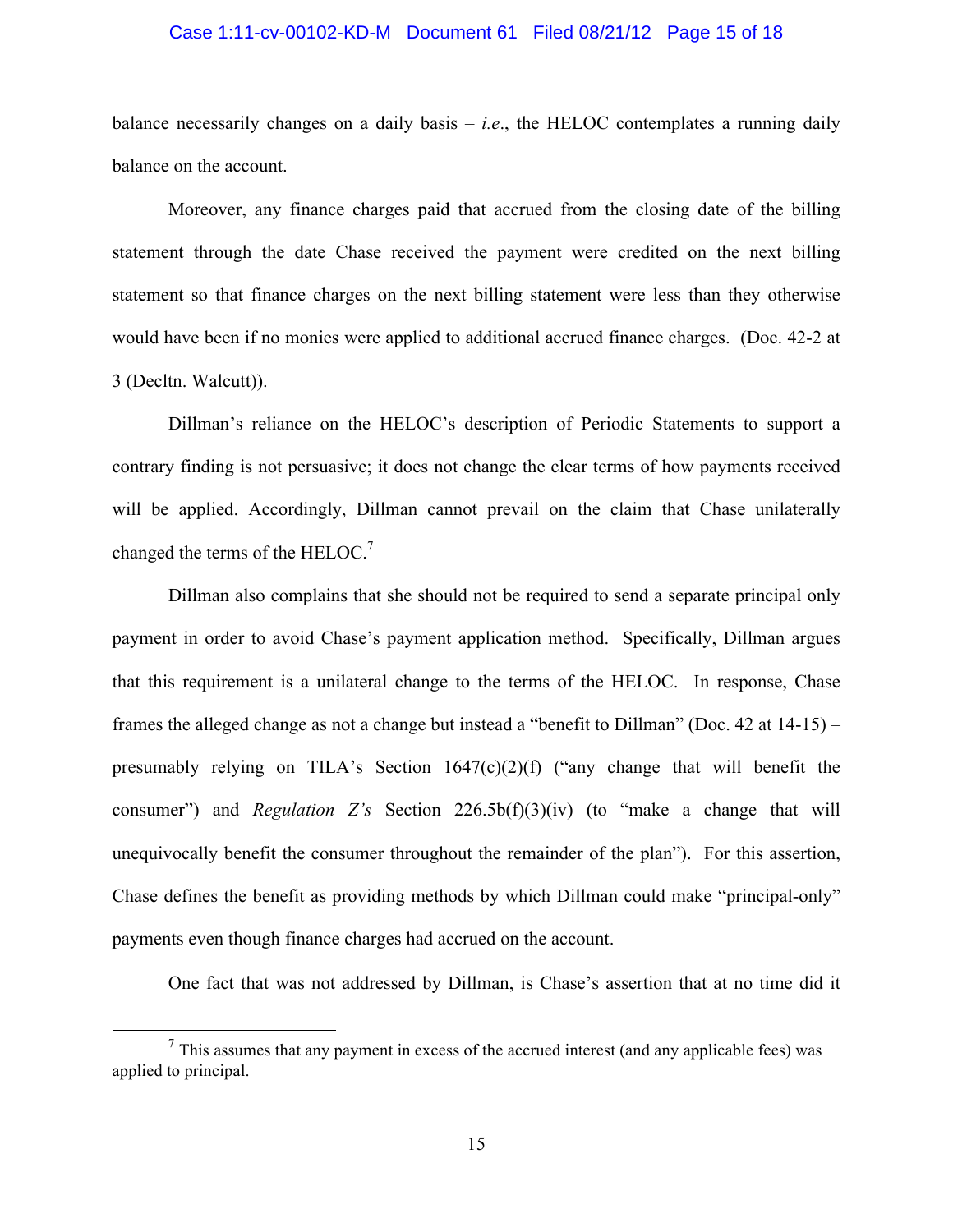#### Case 1:11-cv-00102-KD-M Document 61 Filed 08/21/12 Page 16 of 18

apply excess payments to unaccrued interest. The only reasonable inference from this assertion is that any payments that exceeded accrued interest (and fees) would be credited toward principal as provided in the HELOC. $\delta$  Accordingly, Dillman is able to pay down principal in her monthly payment if she sends a payment in excess of accrued interest (and any applicable fees). Chase's principal-only payment method is simply a way to avoid having the extra payment applied to accrued interest and fees. It does not change the terms of the HELOC. Accordingly, Dillman claim is without factual support and Chase's motion for summary judgment as to Count II is **GRANTED.**

# **C. Counts III and IV: State Law Claims<sup>9</sup>**

## 1. Breach of Contract: Breach of the HELOC agreement

Dillman alleges that Chase materially breached the terms of the HELOC by misapplying her payments to unaccrued finance charges. (Doc. 1 at 6 at  $\P$ 17, 36-39).

To prevail on a claim for breach of contract under Florida law, Dillman must prove 1) the existence of a contract, 2) a material breach of that contract, and 3) damages resulting from that breach. See, e.g., Vega v. T-Mobile USA, Inc., 564 F.3d 1256, 1272 ( $11^{th}$  Cir. 2009); Silver v. Countrywide Home Loans, Inc., 760 F. Supp. 2d 1330 (S.D. Fla. Jan. 13, 2011). The parties do not dispute the existence of the contract – the HELOC. Chase disputes any material breach of the HELOC and any damages resulting from same.

Specifically, as noted *supra*, the HELOC provides that finance charges accrue daily and

<sup>&</sup>lt;sup>8</sup> If this were not the case, Dillman would have a viable claim that the terms of the HELOC had been unilaterally changed by Chase.

<sup>&</sup>lt;sup>9</sup> The parties agree that Florida law applies and governs the state law claims because the HELOC (secured by property located in Florida) provides that it will be governed and interpreted by the laws of the United States and/or the laws of the State of Florida. (Doc. 42-1 at 36).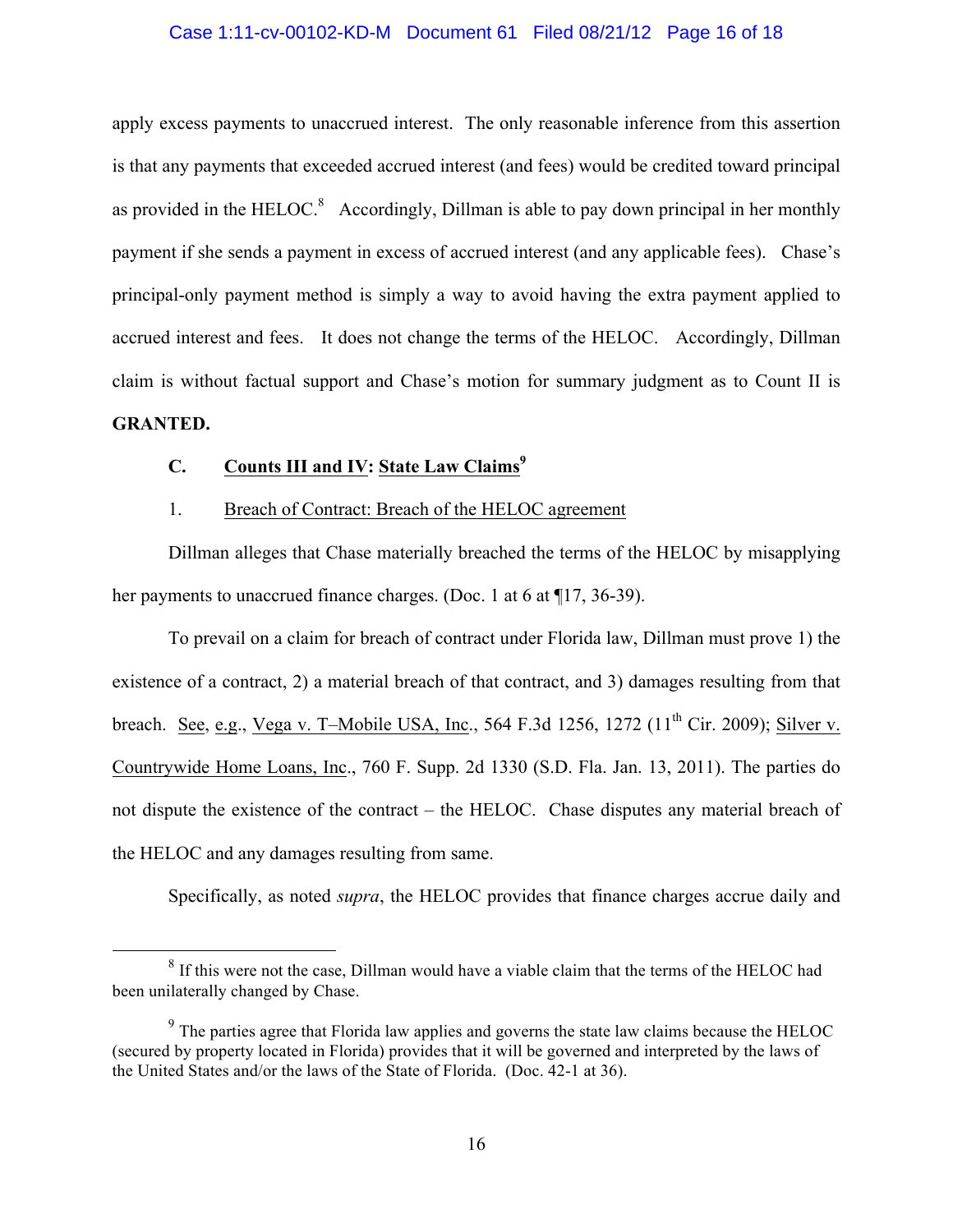#### Case 1:11-cv-00102-KD-M Document 61 Filed 08/21/12 Page 17 of 18

that payments received from Dillman are applied to the outstanding balance in a specific order: first, to accrued but unpaid finance charges; second, to late fees; third to other fees and charges; then fourth, to principal not yet due. Under Dillman's interpretation, the excess funds would not be applied to the overall outstanding balance but only to accrued unpaid finance charges that have been billed on the periodic statement (*i.e*., not the unbilled accrued charges). The HELOC does not include the type of distinction as Dillman presents – differing between accrued finance charges billed and accrued finance charges not yet billed. Accordingly, Dillman has failed to present facts from which a reasonable factfinder could determine that there was a material breach of the contract. Therefore, Chase's motion for summary judgment on Count III is **GRANTED.**

#### 2. Breach of Implied Covenant

Dillman also alleges that Chase breached the implied covenant of good faith and fair dealing, as well contract terms requiring Chase to follow Regulation Z, by changing the application of the payments she made in violation of the HELOC agreement. (Doc. 1 at 6 at  $\P$  $[44-45]$ .

As set forth in QBE Ins. Corp. v. Chalfonte Condominium Apartment Ass'n, 2012 WL 1947863, 6 (Fla. May 31, 2012): "Florida contract law does recognize an implied covenant of good faith and fair dealing in every contract….to protect "the reasonable expectations of the contracting parties in light of their express agreement. [ ]...there are two limitations on such claims: (1) where application of the covenant would contravene the express terms of the agreement; and (2) where there is no accompanying action for breach of an express term of the agreement. [ ] A duty of good faith must "relate to the performance of an express term of the contract and is not an abstract and independent term of a contract which may be asserted as a source of breach when all other terms have been performed pursuant to the contract requirements[ ]…" (citations omitted). Viewing the facts in the light most favorable to Dillman,